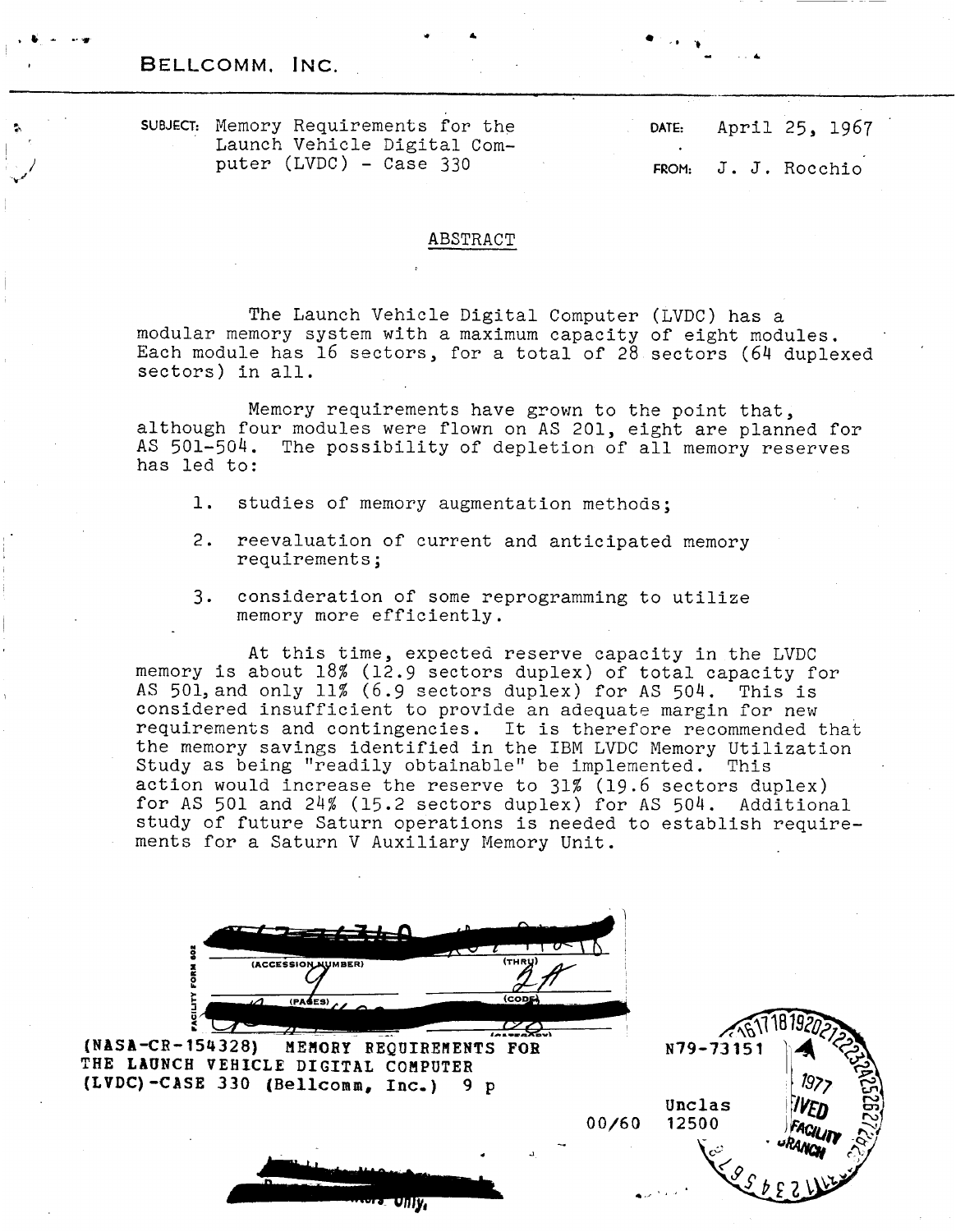## BELLCOMM, INC.

*-8* -. .

**4 SUBJECT:** Memory Requirements for the Launch Vehicle Digital Com-<br>puter (LVDC) - Case 330 **DATE:** April 25, 1967

**FROM:** J. J. Rocchio

## MEMORANDUM FOR FILE

### BACKGROUND

The Saturn Launch Vehicle Digital Computer (LVDC) utilizes a coincident current core memory with a 28 bit word length (including two parity bits). Each memory word can store two 13 bit instructions or a 26 bit data word. The memory system is modular, each module containing 4096 words with a maximum capacity of eight modules.

The memory system is designed to allow duplex operation (concurrent readout from a pair of modules with the capability of correcting single errors) as well as conventional simplex operation. Duplex operation of the memory complements the triply modular redundant (TMR) logic of the LVDC and is incorporated for increased reliability. In the duplex mode, the maximum capacity of the memory system is 16 K words (capable of storing *32* K instructions). The machine design allows for independent duplex/simplex instruction access and data access under program control. Current programming practice requires all flight programs to be operated in the duplex mode; most preflight routines, however, are operated in the simplex mode. The memory area used for preflight routines is used in flight for temporary storage of telemetry data.

## MEMORY REQUIREMENTS/USAGE

During the original program definition stages, estimates\* of the memory requirements for the LVDC indicated that four modules (2 duplex) would be sufficient for Apollo. This estimate envisioned  $1 - 1.5$  modules (duplex) for flight programs with the remaining used for preflight. Actual usage (in number of modules flown) to date has been:

> AS  $201 - 4$  modules AS  $203 - 4$  modules AS  $202 - 6$  modules

%As cited in the Final Report, Saturn Y LVDC Auxiliary Memory Study (NASA Contract NAS-8-11562), IBM Federal Systems Division, October 28, 1966.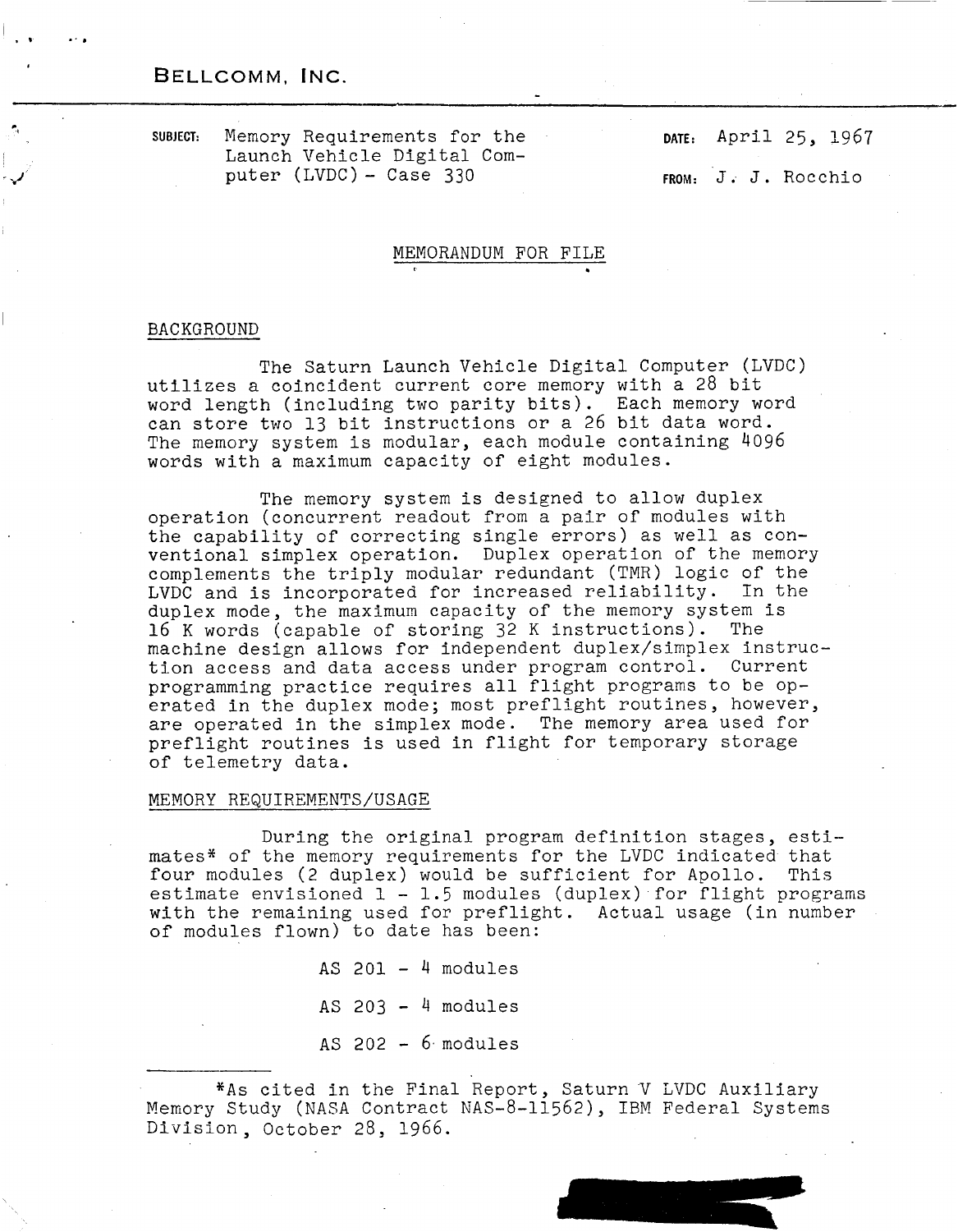## BELLCOMM. INC.  $-2-$

.. ..

-

and current planning calls for:

## $AS$   $206 - 6$  modules

## AS  $501 - 504 - 8$  modules

The increasing trend in LVDC memory usage was such that Marshall Space Flight Center (MSFC) awarded a study contract to IBM to consider means of providing auxiliary memory for the LVDC. This study was carried out during June - September, 1966, and a final report was issued in October 1966. The study ground rules allowed no LVDC/LVDA modifications and required that at least 32 K (100% increase) of additional memory be furnished. Three alternative auxiliary memory systems were considered by IBM: core, tape, and drum. The drum system was recommended.

A part of this IBM study considered the memory requirements for the LVDC. It was concluded that eight modules would just support the AS 200 series of flights, but would be inadequate for the AS 500 series. The largest single factor contributing to the increased memory requirements as considered by IBM was the set of routines designated as the Hardware Evaluation Program (HEP). These programs operate in orbit when the vehicle is not over a ground station and encompass a set of independent test programs designed to evaluate the performance of flight hardware. The requirements part of the IBM study allocated 24.25 sectors to these routines (each LVDC memory module contains 16 sectors of 256 words). Based on a thorough evaluation by MSFC, requirements for the HEP routines have been relaxed. Current projections for AS 501-504 allocate less than two sectors for HEP routines.

### MAS PARTICIPATION

In January 1967, MAS, at the request of Mr. F. S. Wojtalik of Astrionics-NASA-MSFC, agreed to provide assistance in determining the present and anticipated memory requirements for the LVDC. To this end, beginning in February 1967, several working meetings were arranged, attended by representatives from IBM, MSFC/R-ASTR-N, and MAS. In the course of these meetings the actual and projected memory usage for AS 206 and AS 501-504 were reviewed in detail. In addition, a number of potential means for reducing memory usage were proposed by IBM, PSFC/R-ASTR-N, and MAS. Specifically, these could be categorized under the headings of:

1. deletion of programs,

2. simplification of programs,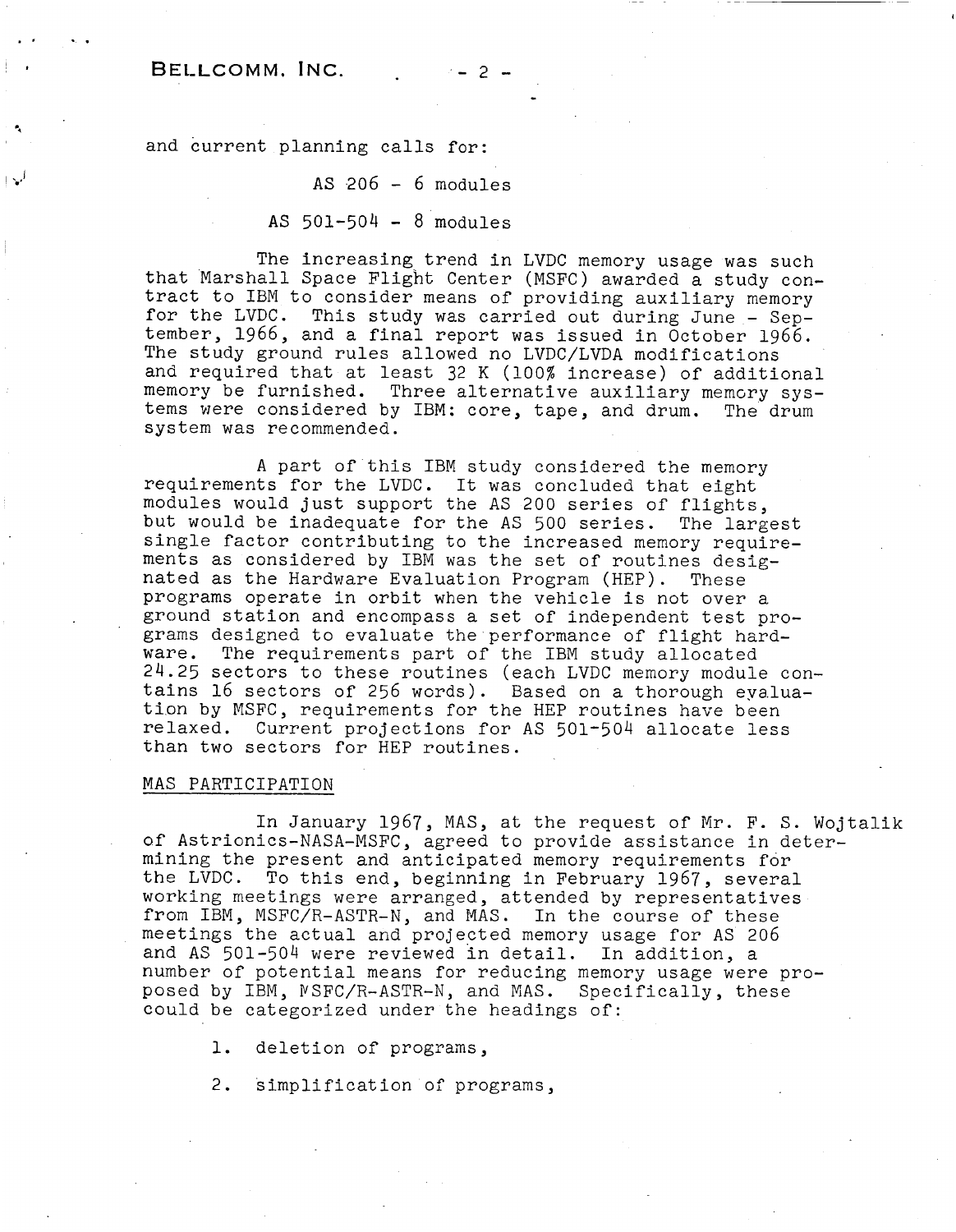## $BELLCOMM. INC. -3 -$

- 3. more efficient program organization,<br>4. simplex instead of duplex operation.
- simplex instead of duplex operation,
- 5. segmentation and overlay of preflight programs.

IBM/Huntsville has provided\* a detailed analysis of the potential memory savings and associated cost and implications of applying these techniques to a number of specific candidate programs. This information provides the ability to immediately gain additional reserve memory capacity (at the cost of some reprogramming effort), and to evaluate a number of' potential memory savings against overall LVDC requirements.

#### PHASE II - IBM STUDY

In March 1967, IBM undertook an extension of the study of design concepts for a Saturn LVDC Auxiliary Memory Unit. This Phase I1 effort is considering AMU designs under the following constraints :

- 1. Modification of the LVDC is allowed.
- 2. At least 100 K words of additional storage are to be provided.
- 3. Concurrent load/compute operation is required.
- 4. Primary consideration is to be directed to a tape/core-buffer configuration. '

It is significant to note that a tape/core-buffer AMU system is also being considered for the Apollo Guidance Computer and that this Fhase I1 study effort requires IBM to evaluate the Apollo tape unit for the LVDC AMU application.

### SUMMARY AND CONCLUSIONS

At the present time, it appears that the memory requirements (known and anticipated) for the Apollo Program (through AS 504) can be supported by the current configuration (LVDC with eight memory modules). (This conclusion differs from that reached by IBM in the Phase I LVDC AMU study due to the significant change in the HEP requirements.)

\*LVDC Memory Utilization Study (rough draft) IBN/Huntsville, April 1967.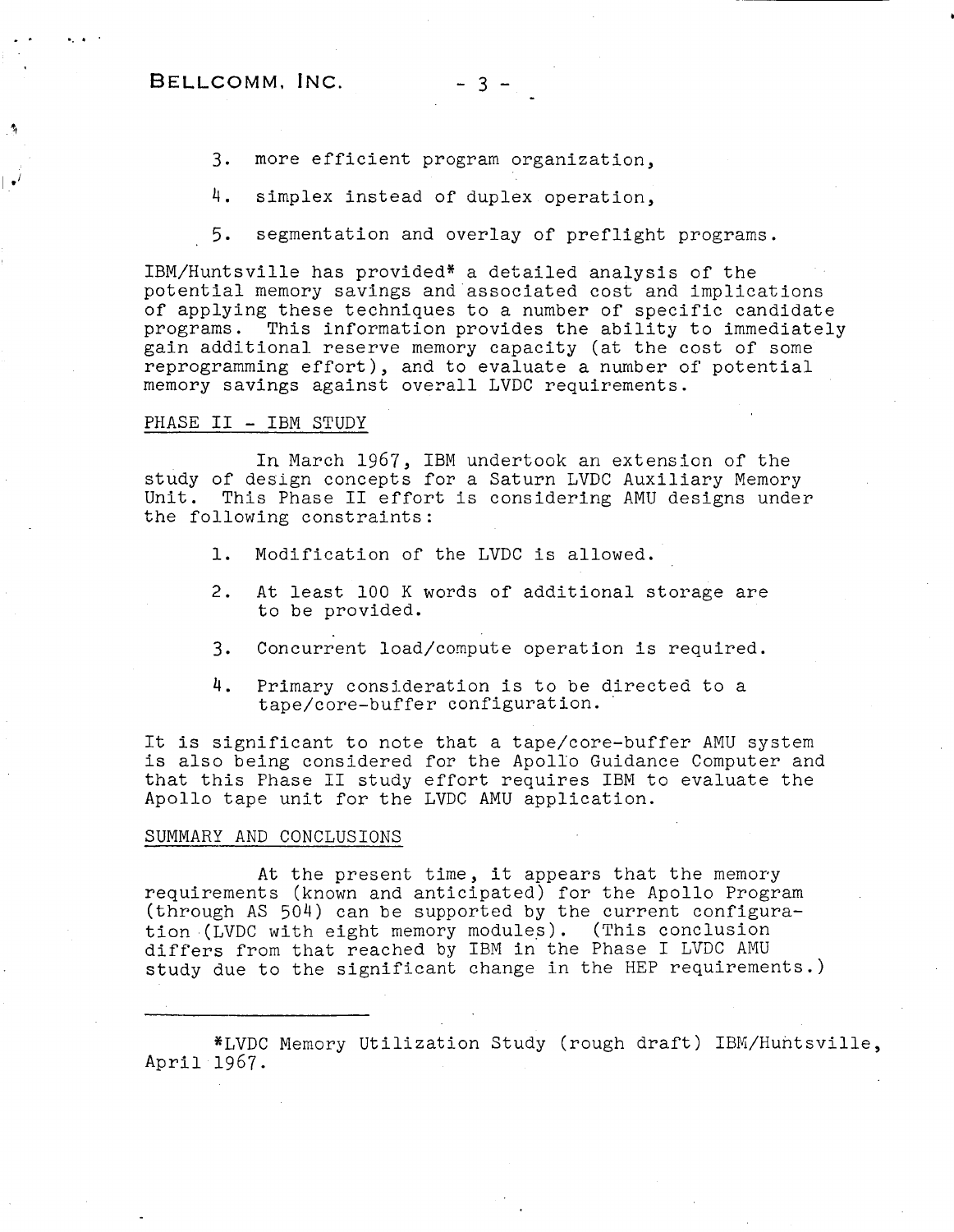However, projections\* for AS 504 based on the current program configuration indicate a reserve of only 6.9 sectors (duplex) or about 11% of the total LVDC memory capacity of 64 sectors (duplex). As new requirements are primarily anticipated in the flight programs category, this reserve corresponds to a growth factor in terms of the flight programs allocation of about 14%. Spare capacity in this range is considered too low to provide a reasonable margin to satisfy new requirements and meet program contingencies. Therefore, based on the results of the memory conservation study, it is recommended that:

- 1. those memory saving programming changes which are relatively easy to incorporate and which have no appreciable impact on performance or operations be .implemented;
- 2. the remaining memory conservation tasks be categorized with respect to feasibility and then ranked with respect to desirability based on amount of savings, cost, impact on facilities and operation, etc. ;
- 3. a plan be established for implementing the required reprogramming to realize the savings from the feasible tasks identified in 2.

With the "relatively easy" program changes incor-. porated, projections\* for AS 501 show a reserve capacity of 19.6 sectors or about 31% of the total LVDC capacity. For AS 504 the corresponding potential reserve is 15.2 sectors or about 24% of capacity. These figures correspond to growth factors in terms of flight program requirements of 56% for AS 501, and 38% for AS 504. Spare capacity in this range is considered to be sufficient to the degree that a high priority development program for the LVDC AMU is not required to support the Apollo program.

In considering LVDC memory requirements it should be noted that there are two conflicting trends at work. On the one hand, as flights proceed from the developmental to the operational phase, R & D-oriented requirements can be expected to disappear or diminish. On the other hand, as the system matures there will be a tendency to resist hardware changes, thus placing the burden cf meeting new requirements on the software. Planned reserves, together with the readily obtainable savings indicated by the memory conservation study

\*Projected memory allocations for the LVDC are derived in the Appendix.

.

*b*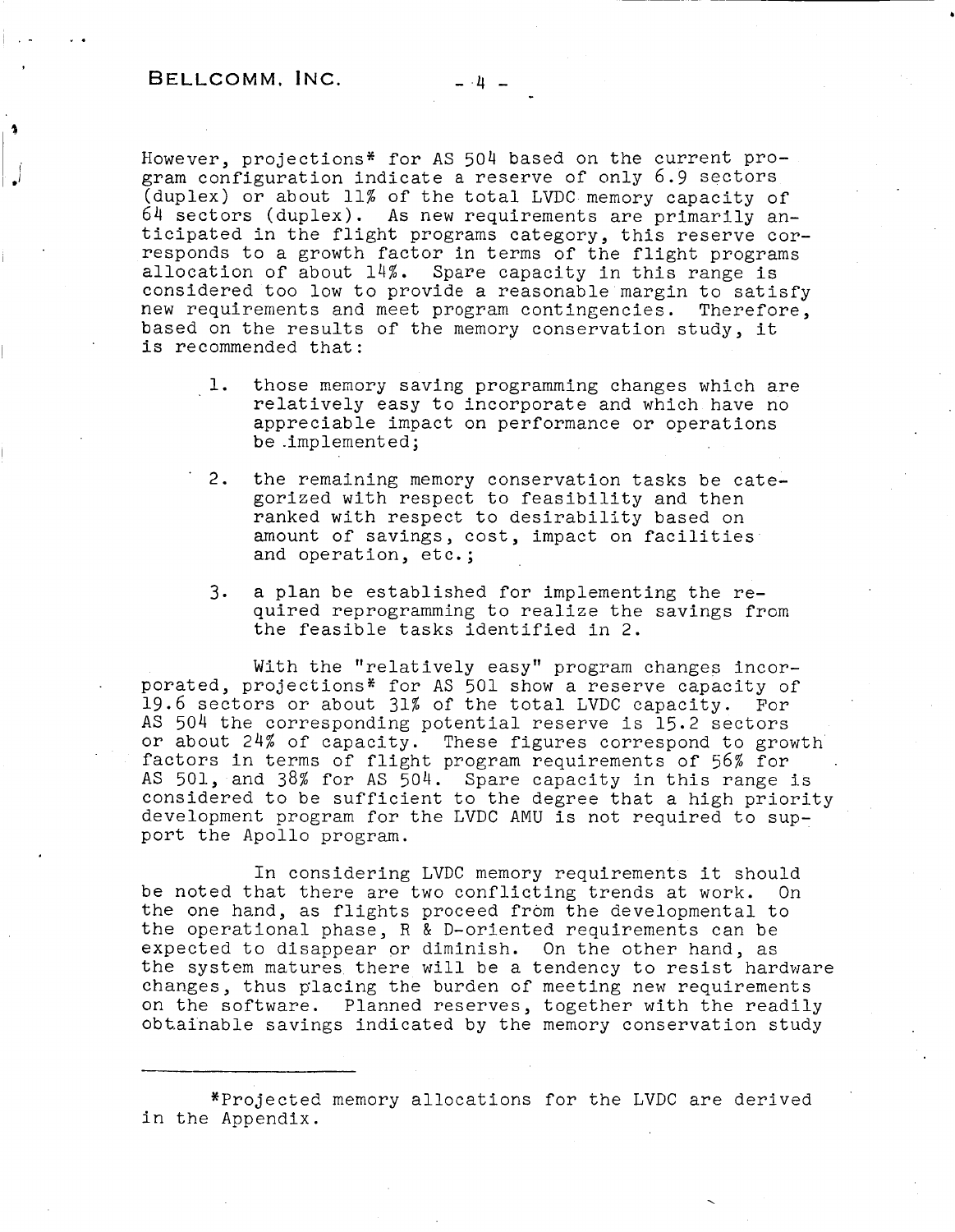# **BELLCOMM.** INC. -5-

**a** 

.'

and the ability to achieve even further savings, should be adequate to meet such contingencies for the near term, assuming effective controls are maintained on the imposition of new requirements on the LVDC.

Future Saturn operations then, are likely to be critical in determining the need and timing required for a production phase AMU program. To this end it is recommended that LVDC requirements for support of the AAP Program be studied at the earliest opportunity.

J.J. Koechio

10 **31-** J JR- s j h

Attachment Appendix

copy to

- Messrs. L. J. Casey NASA/MAT
	- T. **A.** Keegan NASA/MA-2
	- E. P. O'Rourke NASA/MSR
	- P. D. Schrock NASA/MLT

C. **N.** Swearingen - MSRC/R-ASTR-N

- F. S. Wojtalik MSFC/R-ASTR-N
- D. R. Hagner
- W. G. Heffron
- W. C. Hittinger
- B. T. Howard
- B. H. Liebowitz
- J. Z. Menard
- I. D. Nehama
- T. L. Powers
- I. M. Ross
- P. S. Schaenman
- R. V. Sperry
- T. H. Thompson
- R. L. Wagner

All Members, Dept. 1031

Central File Department 1023 Library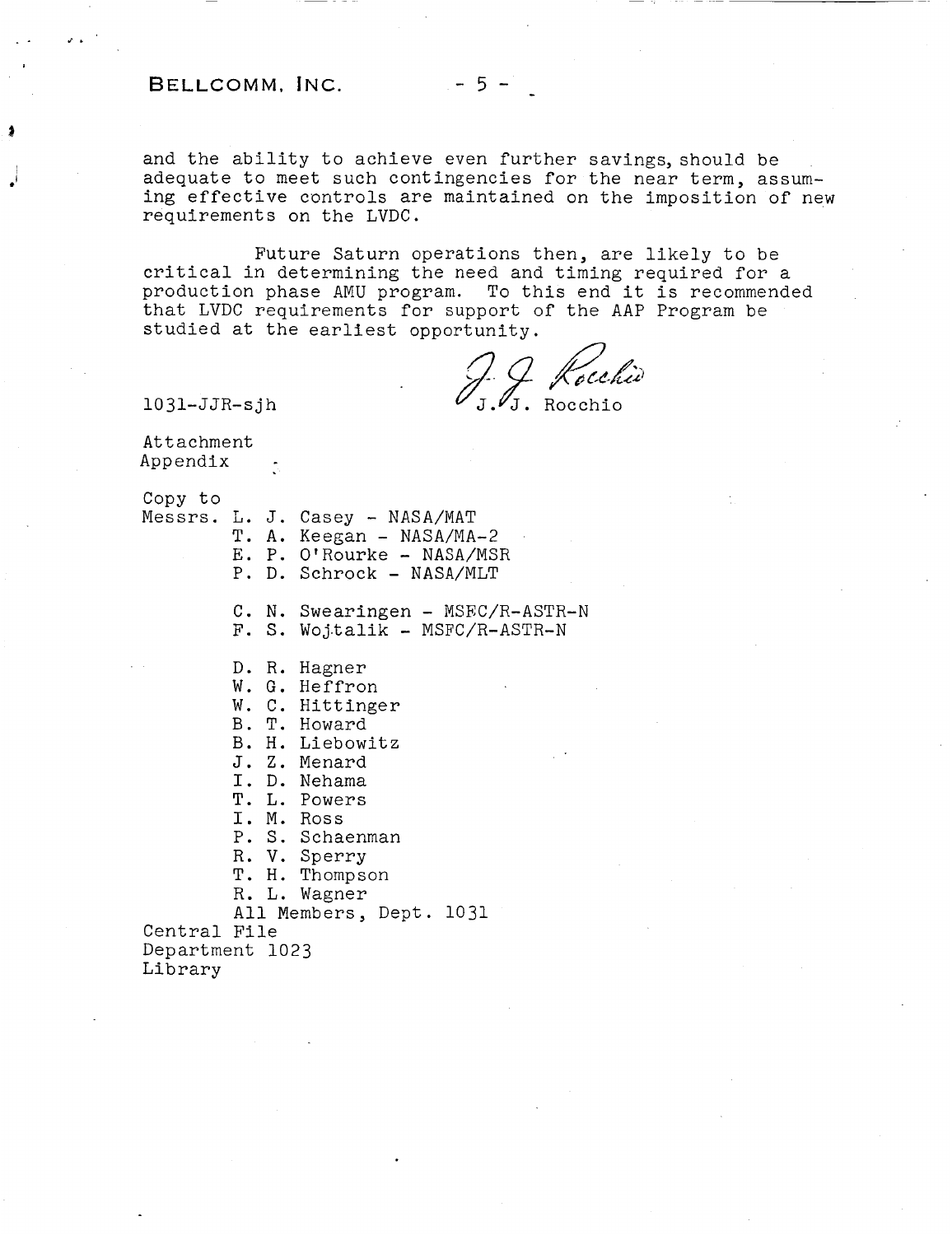## BELLCOMM. INC.

*L.* 

÷

## APPENDIX

## LVDC Memory Allocation Projections for AS 501-504

#### A. Current Status AS 501\*

| Routine                                                           | Sectors<br>Allocated                                   | Reserve Distributed<br>Core Locations (included<br>in sector allocation) |
|-------------------------------------------------------------------|--------------------------------------------------------|--------------------------------------------------------------------------|
| Prelaunch<br>Boost<br>Orbit (Flight)<br>Orbit (Orbital)<br>Common | 9<br>11<br>$\frac{1}{5}$<br>9.5<br><u>16.5</u><br>51.0 | 286<br>111<br>153<br><u> 196</u><br>746                                  |
| Projected Requirements<br>AS 501*                                 |                                                        |                                                                          |
| Current 501<br>Switch Selector<br>Orbital Guidance                | 51<br>1.5<br>1.5                                       | 746                                                                      |
|                                                                   | 54.0                                                   | 746                                                                      |
| Projected Requirements<br>AS 504                                  |                                                        |                                                                          |
| Projected 501<br>Variable Launch Azimuth<br>Alternate Restart     | 54<br>$\overline{c}$                                   | 746                                                                      |
| Time Bases<br>Guidance Update<br>Guidance Switchover              | $\begin{array}{c} 2 \\ 1 \\ 1 \end{array}$             |                                                                          |
|                                                                   | 60                                                     | 746                                                                      |

#### **C.**  Estimated Memory Savings

B.

(Taken from IBM rough draft of LVDC Memory Utilization Study, April 1967)

C.l Obtainable with small or moderate cost and negligible **or**  slight impact on operations or performance.

\*Taken from IBM working papers, February 1967.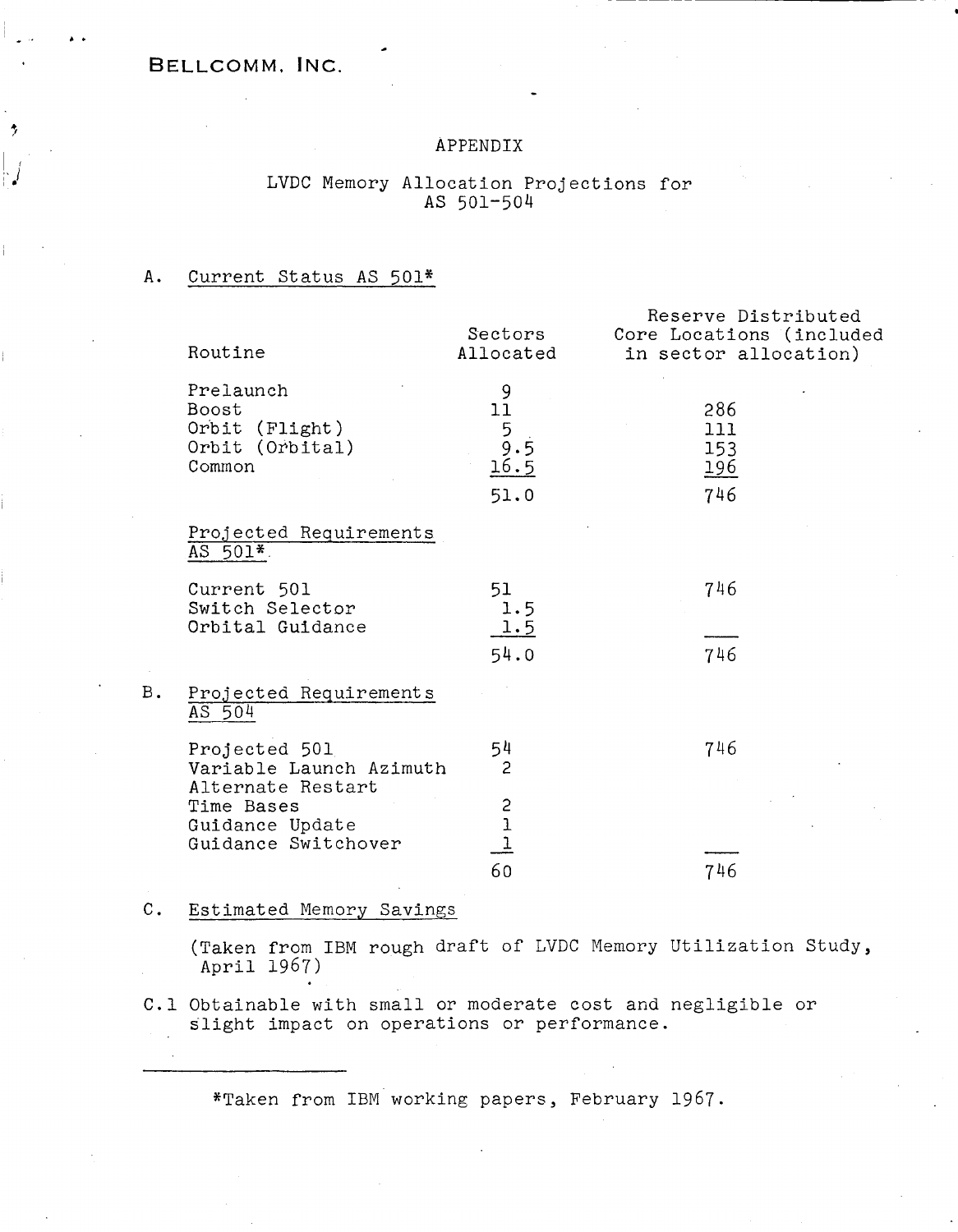# **BELLCOMM.** INC.

Appendix (Cont 'd)

∣∲

| Routine                                                                                                                    | Core Locations<br>Saved | Core Locations<br>Saved |
|----------------------------------------------------------------------------------------------------------------------------|-------------------------|-------------------------|
|                                                                                                                            | AS 501                  | AS 504                  |
| Switch Selector<br>Telemetry Executive<br>Revised Data Compression<br>Simplex Boost Initializa-<br>tion, Simulated Flight, | 380<br>100<br>115       | 572<br>300<br>115       |
| and Variable Targeting<br>Use of Subroutines                                                                               | 360                     | 360                     |
| in Minor Loop<br>Simplified Atmospheric                                                                                    | 200                     | 200                     |
| Drag Model<br>Use of Subroutines                                                                                           | 65                      | 65                      |
| in Navigation Routine<br>Deletion of                                                                                       | 150                     | 150                     |
| LVDC Self-Test                                                                                                             | 352                     | 352                     |

C.2 Obtainable with large implementation cost and moderate impact on launch operations.

| Overlay Part of Flight<br>Program with Early<br>Prelaunch Routines | 768          | 768          |
|--------------------------------------------------------------------|--------------|--------------|
| Total Savings (locations)                                          | AS 501       | AS 504       |
| Category C.1<br>Categories C.1 and C.2                             | 1722<br>2490 | 2114<br>2882 |

Table A.l summarizes the projected allocations for AS 501 and 504 showing the effects of both Category C.l and Category C.2 savings.

-2-

-